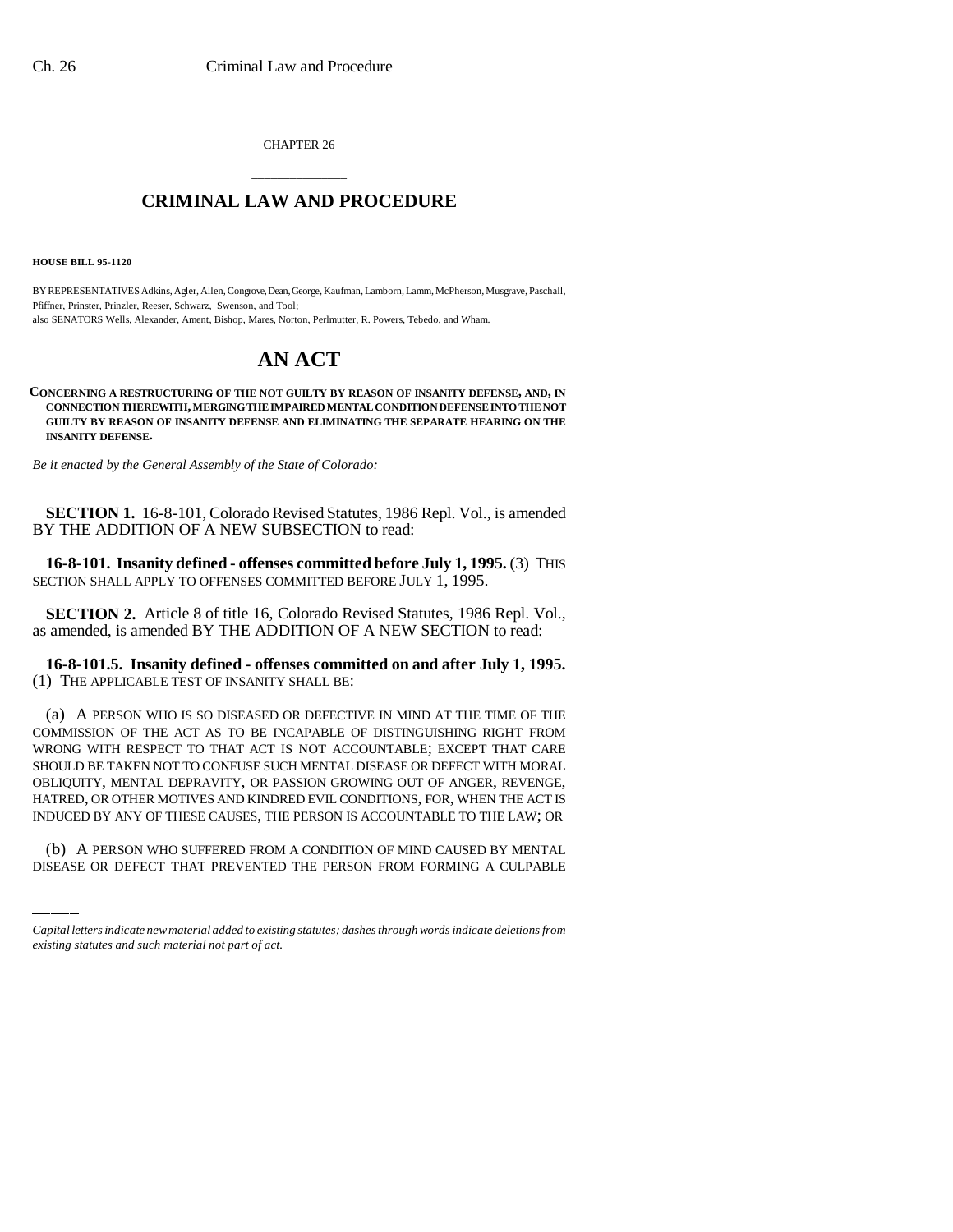MENTAL STATE THAT IS AN ESSENTIAL ELEMENT OF A CRIME CHARGED, BUT CARE SHOULD BE TAKEN NOT TO CONFUSE SUCH MENTAL DISEASE OR DEFECT WITH MORAL OBLIQUITY, MENTAL DEPRAVITY, OR PASSION GROWING OUT OF ANGER, REVENGE, HATRED, OR OTHER MOTIVES AND KINDRED EVIL CONDITIONS BECAUSE, WHEN THE ACT IS INDUCED BY ANY OF THESE CAUSES, THE PERSON IS ACCOUNTABLE TO THE LAW.

(2) AS USED IN SUBSECTION (1) OF THIS SECTION:

(a) "DISEASED OR DEFECTIVE IN MIND" DOES NOT REFER TO AN ABNORMALITY MANIFESTED ONLY BY REPEATED CRIMINAL OR OTHERWISE ANTISOCIAL CONDUCT.

(b) "MENTAL DISEASE OR DEFECT" INCLUDES ONLY THOSE SEVERELY ABNORMAL MENTAL CONDITIONS THAT GROSSLY AND DEMONSTRABLY IMPAIR A PERSON'S PERCEPTION OR UNDERSTANDING OF REALITY AND THAT ARE NOT ATTRIBUTABLE TO THE VOLUNTARY INGESTION OF ALCOHOL OR ANY OTHER PSYCHOACTIVE SUBSTANCE BUT DOES NOT INCLUDE AN ABNORMALITY MANIFESTED ONLY BY REPEATED CRIMINAL OR OTHERWISE ANTISOCIAL CONDUCT.

(3) THIS SECTION SHALL APPLY TO OFFENSES COMMITTED ON OR AFTER JULY 1, 1995.

**SECTION 3.** 16-8-102 (2.7), Colorado Revised Statutes, 1986 Repl. Vol., is amended, and the said 16-8-102, as amended, is further amended BY THE ADDITION OF A NEW SUBSECTION, to read:

**16-8-102. Other definitions.** As used in this article, unless the context otherwise requires:

(2.7) (a) "Impaired mental condition" means a condition of mind, caused by mental disease or defect which does not constitute insanity but, nevertheless, THAT prevents the person from forming a THE culpable mental state which THAT is an essential element of  $\alpha$  ANY crime charged. For the purposes of this subsection (2.7), "mental disease or defect" includes only those severely abnormal mental conditions which grossly and demonstrably impair a person's perception or understanding of reality and which are not attributable to the voluntary ingestion of alcohol or any other psychoactive substance; except that it does not include an abnormality manifested only by repeated criminal or otherwise antisocial conduct.

(b) THIS SUBSECTION (2.7) SHALL APPLY ONLY TO OFFENSES COMMITTED BEFORE JULY 1, 1995.

(4.7) "MENTAL DISEASE OR DEFECT" MEANS ONLY THOSE SEVERELY ABNORMAL MENTAL CONDITIONS THAT GROSSLY AND DEMONSTRABLY IMPAIR A PERSON'S PERCEPTION OR UNDERSTANDING OF REALITY AND THAT ARE NOT ATTRIBUTABLE TO THE VOLUNTARY INGESTION OF ALCOHOL OR ANY OTHER PSYCHOACTIVE SUBSTANCE; EXCEPT THAT IT DOES NOT INCLUDE AN ABNORMALITY MANIFESTED ONLY BY REPEATED CRIMINAL OR OTHERWISE ANTISOCIAL CONDUCT.

**SECTION 4.** 16-8-103 (1), Colorado Revised Statutes, 1986 Repl. Vol., is amended, and the said 16-8-103 is further amended BY THE ADDITION OF A NEW SUBSECTION, to read: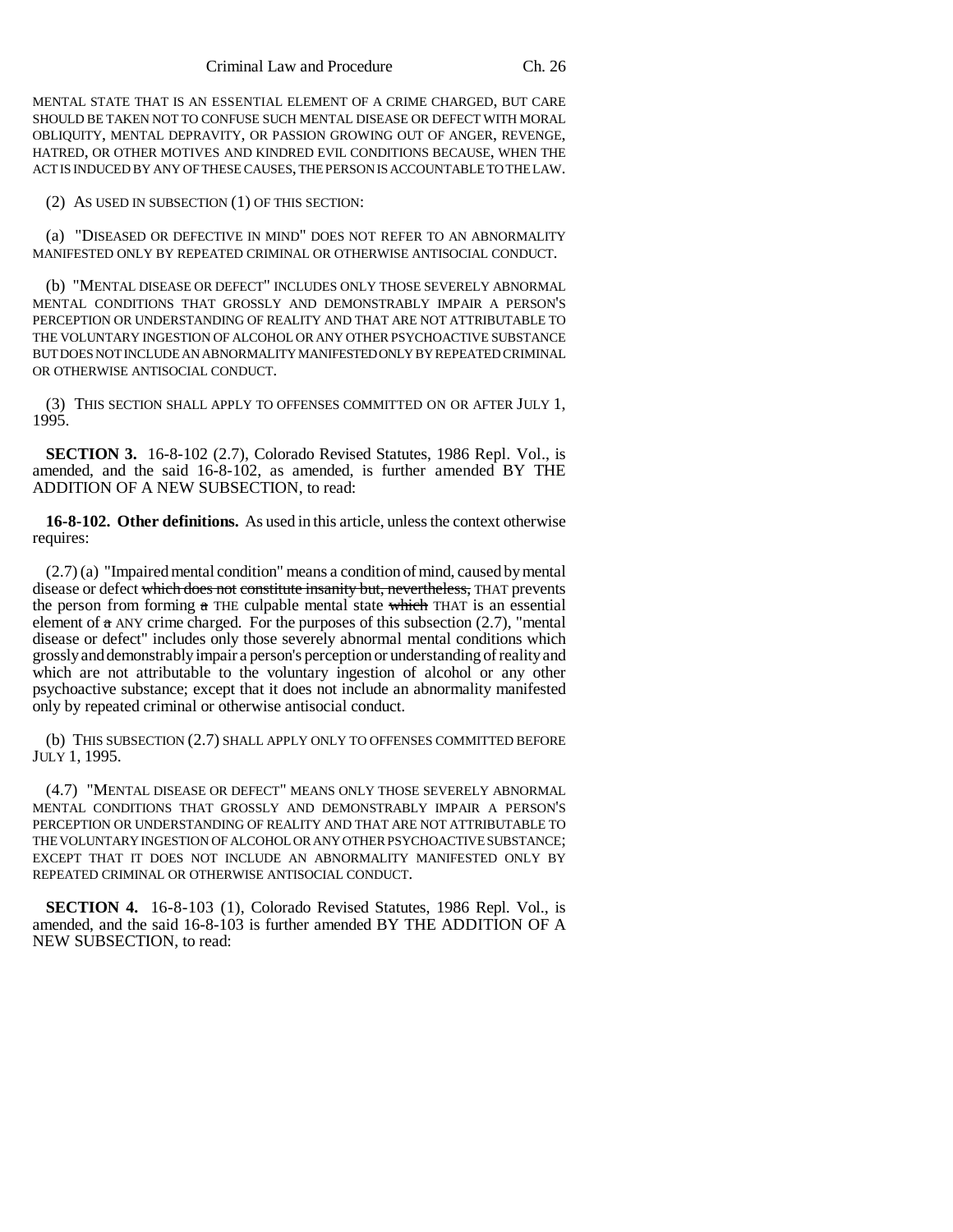### Ch. 26 Criminal Law and Procedure

**16-8-103. Pleading insanity as a defense.** (1) (a) The defense of insanity may only be raised by a specific plea entered at the time of arraignment; except that the court, for good cause shown, may permit the plea to be entered at any time prior to trial. The form of the plea shall be: "Not guilty by reason of insanity"; and it must be pleaded orally either by the defendant or by his THE DEFENDANT'S counsel. A defendant who does not raise the defense as provided in this section shall not be permitted to rely upon insanity as a defense to the crime charged, but, when charged with a crime requiring a specific intent as an element thereof, may introduce evidence of his THE DEFENDANT'S mental condition as bearing upon his OR HER capacity to form the required specific intent. The plea of not guilty by reason of insanity includes the plea of not guilty.

(b) THIS SUBSECTION (1) SHALL APPLY ONLY TO OFFENSES COMMITTED BEFORE JULY 1, 1995.

(1.5) (a) THE DEFENSE OF INSANITY MAY ONLY BE RAISED BY A SPECIFIC PLEA ENTERED AT THE TIME OF ARRAIGNMENT; EXCEPT THAT THE COURT, FOR GOOD CAUSE SHOWN, MAY PERMIT THE PLEA TO BE ENTERED AT ANY TIME PRIOR TO TRIAL. THE FORM OF THE PLEA SHALL BE: "NOT GUILTY BY REASON OF INSANITY"; AND IT MUST BE PLEADED ORALLY EITHER BY THE DEFENDANT OR BY THE DEFENDANT'S COUNSEL. THE PLEA OF NOT GUILTY BY REASON OF INSANITY INCLUDES THE PLEA OF NOT GUILTY.

(b) THIS SUBSECTION (1.5) SHALL APPLY TO OFFENSES COMMITTED ON OR AFTER JULY 1, 1995.

**SECTION 5.** 16-8-103.5, Colorado Revised Statutes, 1986 Repl. Vol., as amended, is amended BY THE ADDITION OF A NEW SUBSECTION to read:

**16-8-103.5. Impaired mental condition - when raised - procedure - legislative intent.** (8) THIS SECTION SHALL APPLY ONLY TO OFFENSES COMMITTED BEFORE JULY 1, 1995.

**SECTION 6.** 16-8-103.6, Colorado Revised Statutes, 1986 Repl. Vol., as amended, is amended to read:

**16-8-103.6. Waiver of privilege.** (1) (a) A defendant who places his OR HER mental condition at issue by pleading not guilty by reason of insanity pursuant to section 16-8-103, asserting the affirmative defense of impaired mental condition pursuant to section 16-8-103.5, or raising the question of incompetency to proceed pursuant to section 16-8-110 waives any claim of confidentiality or privilege as to communications made by him THE DEFENDANT to a physician or psychologist in the course of an examination or treatment for such mental condition for the purpose of any trial or hearing on the issue of such mental condition. The court shall order both the prosecutor and the defendant to exchange the names, addresses, reports, and statements of any physician or psychologist who has examined or treated the defendant for such mental condition.

(b) THIS SUBSECTION (1) SHALL APPLY ONLY TO OFFENSES COMMITTED BEFORE JULY 1, 1995.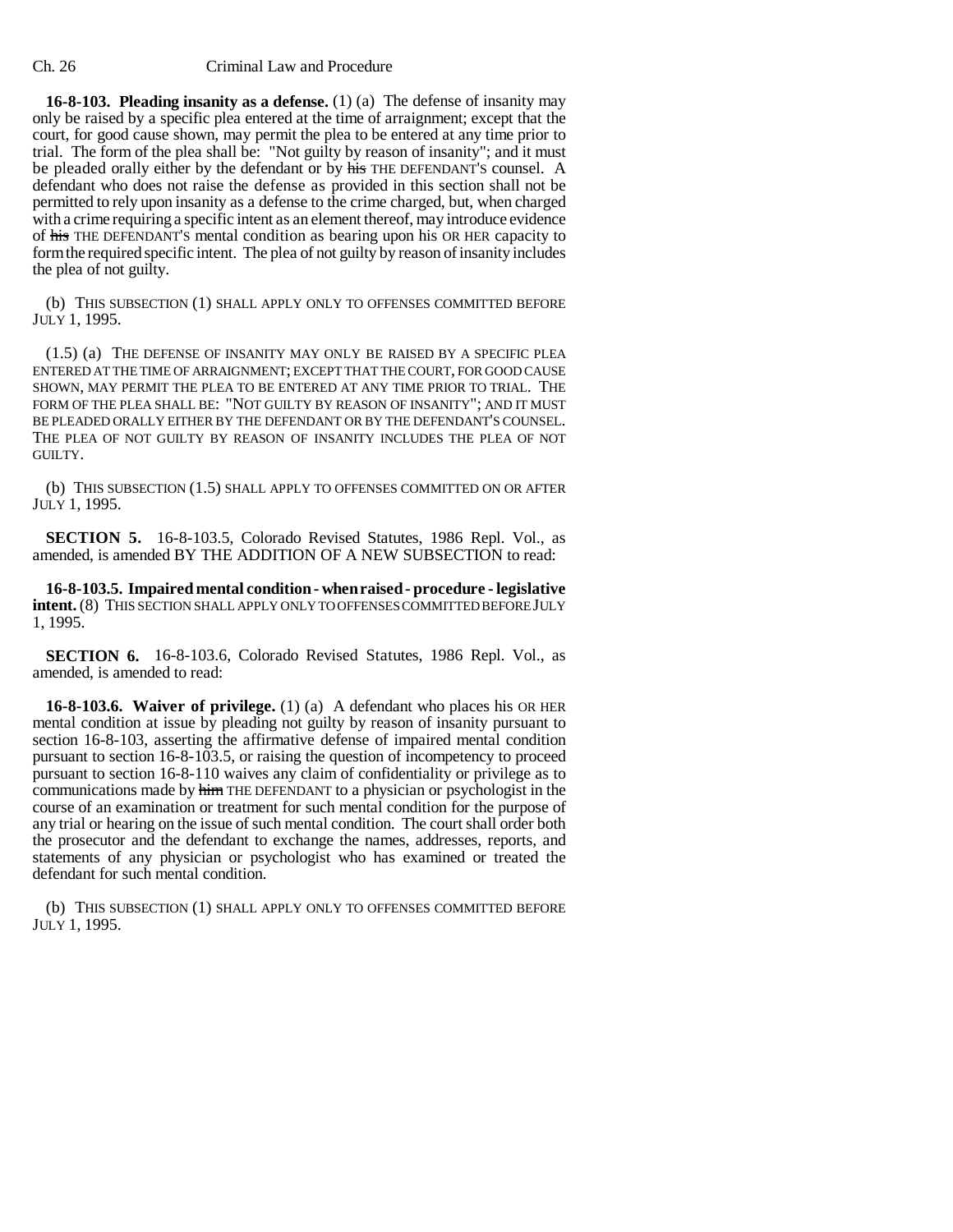(2) (a) A DEFENDANT WHO PLACES HIS OR HER MENTAL CONDITION AT ISSUE BY PLEADING NOT GUILTY BY REASON OF INSANITY PURSUANT TO SECTION 16-8-103 OR RAISING THE QUESTION OF INCOMPETENCY TO PROCEED PURSUANT TO SECTION 16-8-110 WAIVES ANY CLAIM OF CONFIDENTIALITY OR PRIVILEGE AS TO COMMUNICATIONS MADE BY THE DEFENDANT TO A PHYSICIAN OR PSYCHOLOGIST IN THE COURSE OF AN EXAMINATION OR TREATMENT FOR SUCH MENTAL CONDITION FOR THE PURPOSE OF ANY TRIAL OR HEARING ON THE ISSUE OF SUCH MENTAL CONDITION. THE COURT SHALL ORDER BOTH THE PROSECUTOR AND THE DEFENDANT TO EXCHANGE THE NAMES, ADDRESSES, REPORTS, AND STATEMENTS OF ANY PHYSICIAN OR PSYCHOLOGIST WHO HAS EXAMINED OR TREATED THE DEFENDANT FOR SUCH MENTAL CONDITION.

(b) THIS SUBSECTION (2) SHALL APPLY TO OFFENSES COMMITTED ON OR AFTER JULY 1, 1995.

**SECTION 7.** 16-8-103.7, Colorado Revised Statutes, 1986 Repl. Vol., is amended to read:

**16-8-103.7. Examination after entry of defenses of insanity and impaired mental condition for offenses committed before July 1, 1995.** (1) (a) When, at the time of arraignment, the defense of insanity is raised, pursuant to section 16-8-103, and the defendant asserts his OR HER intention to raise the affirmative defense of impaired mental condition, pursuant to section 16-8-103.5, the court shall order one examination of the defendant with regard to both defenses pursuant to section 16-8-106.

(b) THIS SUBSECTION (1) SHALL APPLY ONLY TO OFFENSES COMMITTED BEFORE JULY 1, 1995.

(2) (a) WHEN, AT THE TIME OF ARRAIGNMENT, THE DEFENSE OF INSANITY IS RAISED PURSUANT TO SECTION 16-8-103, THE COURT SHALL ORDER AN EXAMINATION OF THE DEFENDANT WITH REGARD TO THE INSANITY DEFENSE PURSUANT TO SECTION 16-8-106.

(b) THIS SUBSECTION (2) SHALL APPLY TO OFFENSES COMMITTED ON OR AFTER JULY 1, 1995.

**SECTION 8.** 16-8-104, Colorado Revised Statutes, 1986 Repl. Vol., is amended to read:

**16-8-104. Separate trial of issues.** The issues raised by the plea of not guilty by reason of insanity shall be tried separately to different juries, and the sanity of the defendant shall be tried first. THIS SECTION SHALL APPLY ONLY TO OFFENSES COMMITTED BEFORE JULY 1, 1995.

**SECTION 9.** 16-8-106 (2) and (3) and the introductory portion to 16-8-106 (5), Colorado Revised Statutes, 1986 Repl. Vol., are amended, and the said 16-8-106 is further amended BY THE ADDITION OF A NEW SUBSECTION, to read:

**16-8-106. Examinations and report.** (2) (a) The defendant shall have a privilege against self-incrimination during the course of an examination under this section. The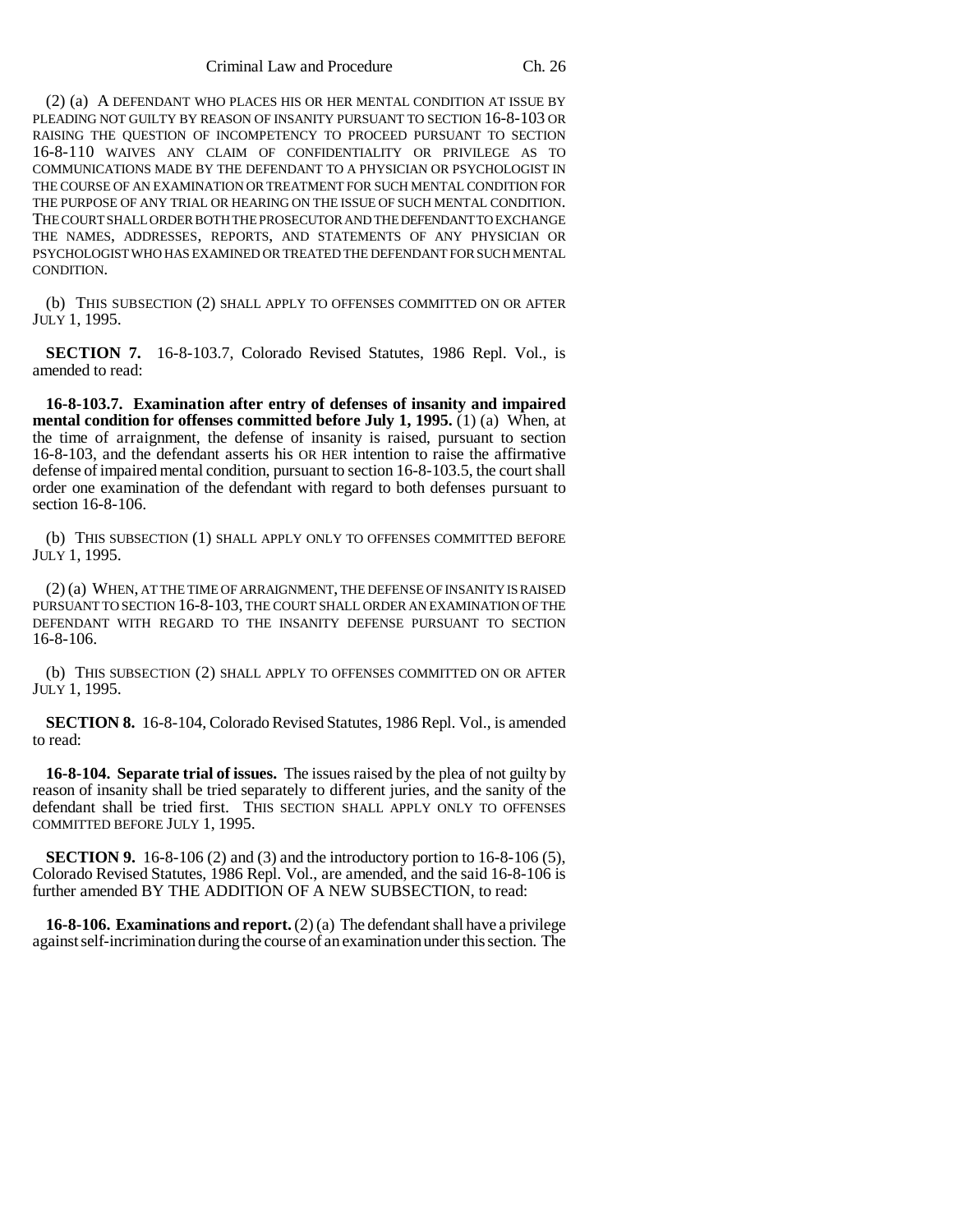### Ch. 26 Criminal Law and Procedure

fact of the defendant's noncooperation with psychiatrists and other personnel conducting the examination may be admissible in the defendant's trial on the issues of insanity, competency, or impaired mental condition. THIS PARAGRAPH (a) SHALL APPLY ONLY TO OFFENSES COMMITTED BEFORE JULY 1, 1995.

(b) THE DEFENDANT SHALL HAVE A PRIVILEGE AGAINST SELF-INCRIMINATION DURING THE COURSE OF AN EXAMINATION UNDER THIS SECTION. THE FACT OF THE DEFENDANT'S NONCOOPERATION WITH PSYCHIATRISTS AND OTHER PERSONNEL CONDUCTING THE EXAMINATION MAY BE ADMISSIBLE IN THE DEFENDANT'S TRIAL ON THE ISSUES OF INSANITY OR COMPETENCY. THIS PARAGRAPH (b) SHALL APPLY TO OFFENSES COMMITTED ON OR AFTER JULY 1, 1995.

(3) (a) To aid in forming an opinion as to the mental condition of the defendant, it is permissible in the course of an examination under this section to use confessions and admissions of the defendant and any other evidence of the circumstances surrounding the commission of the offense, as well as the medical and social history of the defendant, in questioning the defendant. When the defendant is noncooperative with psychiatrists and other personnel conducting the examination, an opinion of the mental condition of the defendant may be rendered by such psychiatrists or other personnel based upon such confessions, admissions, and any other evidence of the circumstances surrounding the commission of the offense, as well as the known medical and social history of the defendant, and such opinion may be admissible into evidence at trial. It shall also be permissible to conduct a narcoanalytic interview of the defendant with such drugs as are medically appropriate and to subject the defendant to polygraph examination. In any trial or hearing on the issue of the defendant's sanity, eligibility for release, impaired mental condition, or competency to proceed, the physicians and other personnel conducting the examination may testify to the results of any such procedures and the statements and reactions of the defendant insofar as the same entered into the formation of their opinions as to the mental condition of the defendant both at the time of the commission of the alleged offense and at the present time. THIS PARAGRAPH (a) SHALL APPLY ONLY TO OFFENSES COMMITTED BEFORE JULY 1, 1995.

(b) TO AID IN FORMING AN OPINION AS TO THE MENTAL CONDITION OF THE DEFENDANT, IT IS PERMISSIBLE IN THE COURSE OF AN EXAMINATION UNDER THIS SECTION TO USE CONFESSIONS AND ADMISSIONS OF THE DEFENDANT AND ANY OTHER EVIDENCE OF THE CIRCUMSTANCES SURROUNDING THE COMMISSION OF THE OFFENSE, AS WELL AS THE MEDICAL AND SOCIAL HISTORY OF THE DEFENDANT, IN QUESTIONING THE DEFENDANT. WHEN THE DEFENDANT IS NONCOOPERATIVE WITH PSYCHIATRISTS AND OTHER PERSONNEL CONDUCTING THE EXAMINATION, AN OPINION OF THE MENTAL CONDITION OF THE DEFENDANT MAY BE RENDERED BY SUCH PSYCHIATRISTS OR OTHER PERSONNEL BASED UPON SUCH CONFESSIONS, ADMISSIONS, AND ANY OTHER EVIDENCE OF THE CIRCUMSTANCES SURROUNDING THE COMMISSION OF THE OFFENSE, AS WELL AS THE KNOWN MEDICAL AND SOCIAL HISTORY OF THE DEFENDANT, AND SUCH OPINION MAY BE ADMISSIBLE INTO EVIDENCE AT TRIAL. IT SHALL ALSO BE PERMISSIBLE TO CONDUCT A NARCOANALYTIC INTERVIEW OF THE DEFENDANT WITH SUCH DRUGS AS ARE MEDICALLY APPROPRIATE AND TO SUBJECT THE DEFENDANT TO POLYGRAPH EXAMINATION. IN ANY TRIAL OR HEARING ON THE ISSUE OF THE DEFENDANT'S SANITY, ELIGIBILITY FOR RELEASE, OR COMPETENCY TO PROCEED, THE PHYSICIANS AND OTHER PERSONNEL CONDUCTING THE EXAMINATION MAY TESTIFY TO THE RESULTS OF ANY SUCH PROCEDURES AND THE STATEMENTS AND REACTIONS OF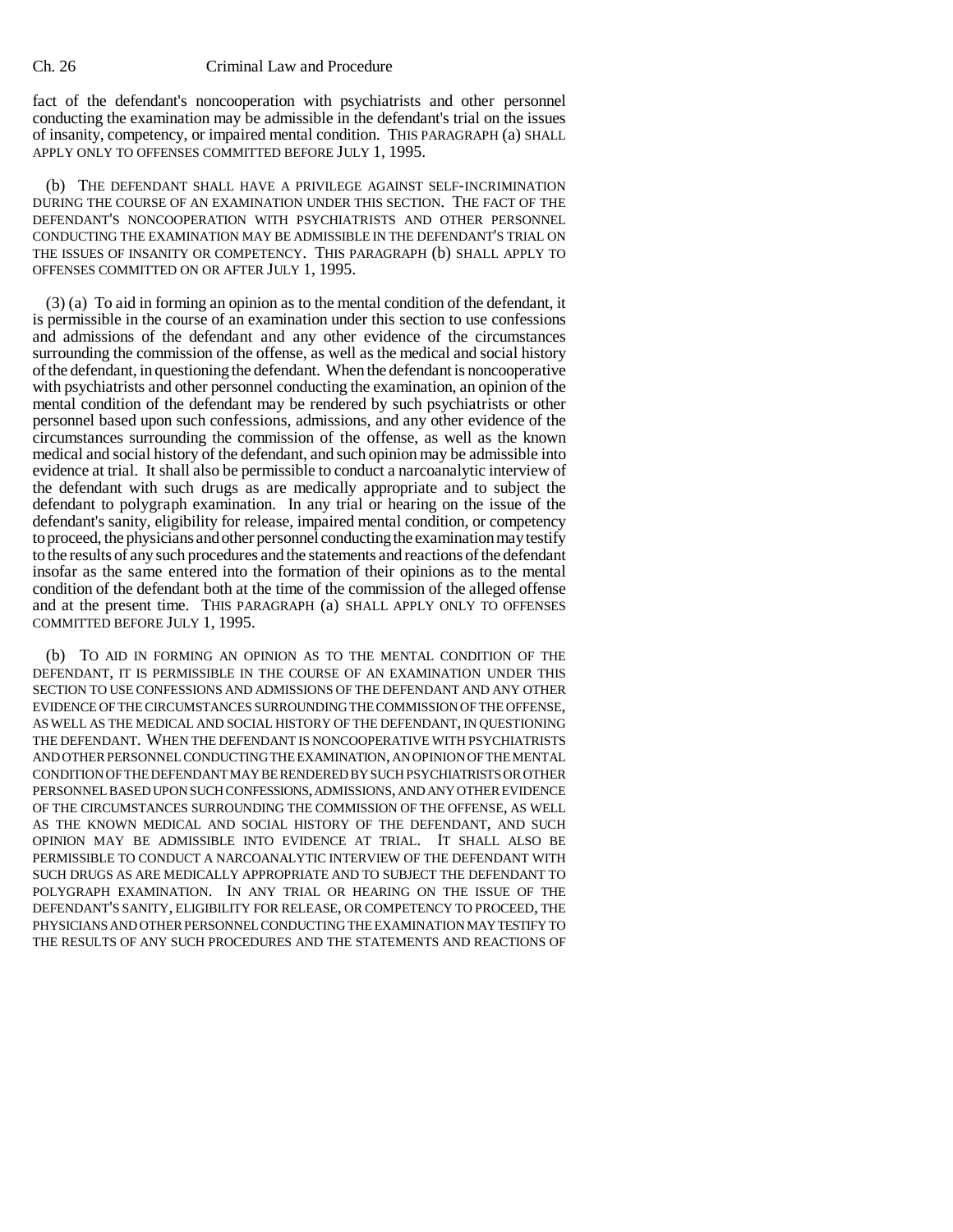THE DEFENDANT INSOFAR AS THE SAME ENTERED INTO THE FORMATION OF THEIR OPINIONS AS TO THE MENTAL CONDITION OF THE DEFENDANT BOTH AT THE TIME OF THE COMMISSION OF THE ALLEGED OFFENSE AND AT THE PRESENT TIME. THIS PARAGRAPH (b) SHALL APPLY TO OFFENSES COMMITTED ON OR AFTER JULY 1, 1995.

(5) WITH RESPECT TO OFFENSES COMMITTED BEFORE JULY 1, 1995, the report of examination shall include, but is not limited to:

(6) WITH RESPECT TO OFFENSES COMMITTED ON OR AFTER JULY 1, 1995, THE REPORT OF EXAMINATION SHALL INCLUDE, BUT IS NOT LIMITED TO, THE ITEMS DESCRIBED IN PARAGRAPHS (a) TO (c) OF SUBSECTION (5) OF THIS SECTION, AND:

(a) AN OPINION AS TO WHETHER THE DEFENDANT SUFFERED FROM A MENTAL DISEASE OR DEFECT OR FROM A CONDITION OF MIND CAUSED BY MENTAL DISEASE OR DEFECT THAT PREVENTED THE PERSON FROM FORMING THE CULPABLE MENTAL STATE THAT IS AN ESSENTIAL ELEMENT OF ANY CRIME CHARGED; AND, IF SO,

(b) SEPARATE OPINIONS AS TO WHETHER THE DEFENDANT WAS INSANE, IS INCOMPETENT TO PROCEED, OR IS INELIGIBLE FOR RELEASE, AS THOSE TERMS ARE DEFINED IN THIS ARTICLE. THE NATURE OF THE OPINIONS REQUIRED DEPENDS UPON THE TYPE OF EXAMINATION ORDERED BY THE COURT.

**SECTION 10.** 16-8-110 (1), Colorado Revised Statutes, 1986 Repl. Vol., is amended to read:

**16-8-110. Mental incompetency to proceed - effect - how and when raised.**  $(1)$  (a) Except for trial of the issue raised by a plea of not guilty by reason of insanity or the assertion of the affirmative defense of impaired mental condition, No person shall be tried, sentenced, or executed if he SUCH PERSON is incompetent to proceed at that stage of the proceedings against him OR HER. THIS PARAGRAPH (a) SHALL APPLY ONLY TO OFFENSES COMMITTED BEFORE JULY 1, 1995.

(b) NO PERSON SHALL BE TRIED, SENTENCED, OR EXECUTED IF SUCH PERSON IS INCOMPETENT TO PROCEED AT THAT STAGE OF THE PROCEEDINGS AGAINST HIM OR HER. THIS PARAGRAPH (b) SHALL APPLY TO OFFENSES COMMITTED ON OR AFTER JULY 1, 1995.

**SECTION 11.** 16-8-114 (3), Colorado Revised Statutes, 1986 Repl. Vol., is amended to read:

**16-8-114. Procedure after hearing concerning restoration to competency.** (3) (a) Evidence of any determination as to the defendant's competency or incompetency is not admissible on the issues raised by the pleas of not guilty or not guilty by reason of insanity or the affirmative defense of impaired mental condition. THIS PARAGRAPH (a) SHALL APPLY ONLY TO OFFENSES COMMITTED BEFORE JULY 1, 1995.

(b) EVIDENCE OF ANY DETERMINATION AS TO THE DEFENDANT'S COMPETENCY OR INCOMPETENCY IS NOT ADMISSIBLE ON THE ISSUES RAISED BY THE PLEAS OF NOT GUILTY OR NOT GUILTY BY REASON OF INSANITY. THIS PARAGRAPH (b) SHALL APPLY TO OFFENSES COMMITTED ON OR AFTER JULY 1, 1995.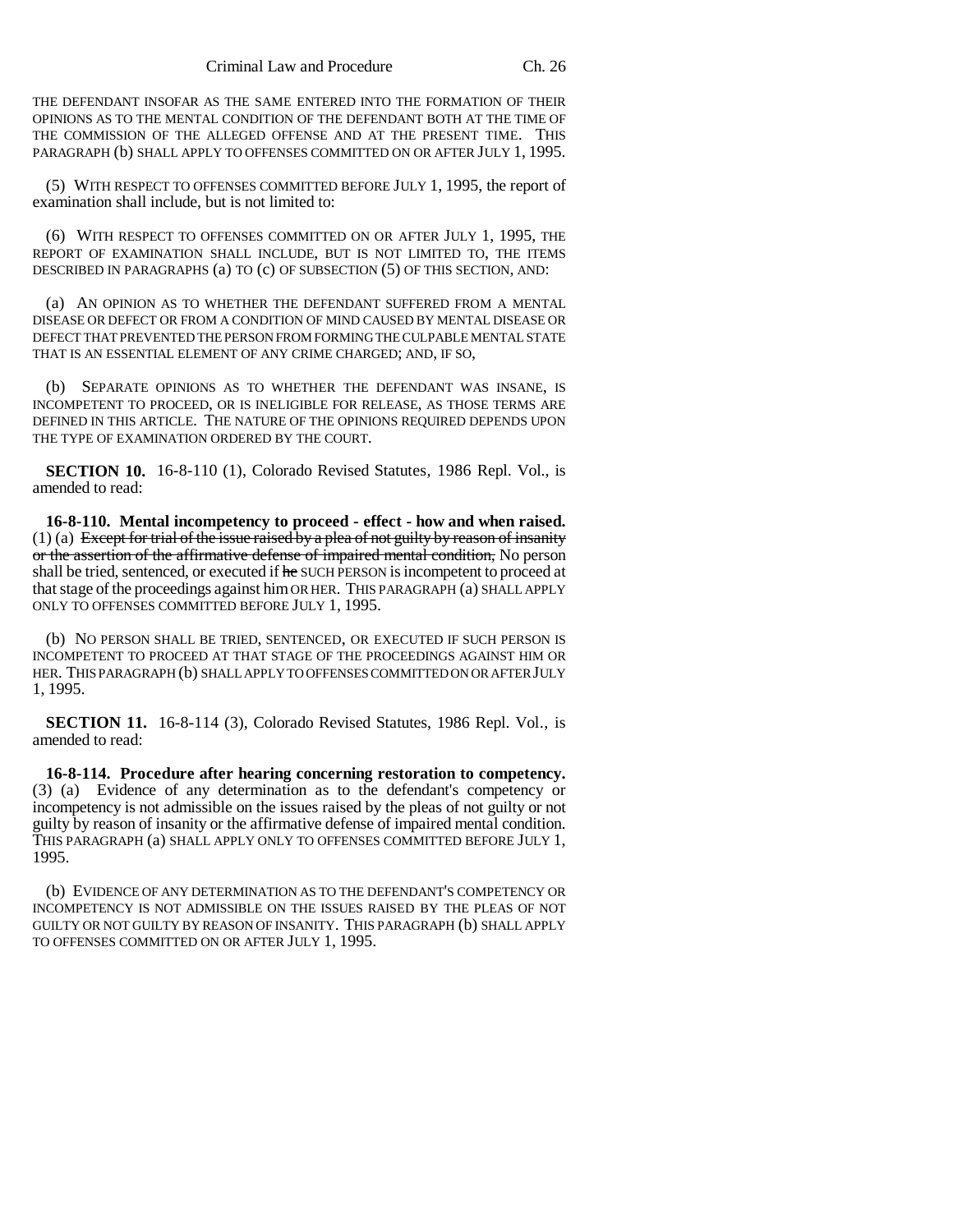### Ch. 26 Criminal Law and Procedure

**SECTION 12.** 16-8-115 (1.5) and (2), Colorado Revised Statutes, 1986 Repl. Vol., as amended, are amended to read:

**16-8-115. Release from commitment after verdict of not guilty by reason of insanity or not guilty by reason of impaired mental condition.** (1.5) (a) Any victim of any crime or any member of such victim's immediate family, if the victim has died or is a minor, the perpetrator of which has been found not guilty by reason of insanity or not guilty by reason of impaired mental condition, shall be notified by the court in a timely manner prior to any hearing for release of the perpetrator held pursuant to subsection (1) of this section, if such victim or family member can reasonably be located. THIS PARAGRAPH (a) SHALL APPLY ONLY TO OFFENSES COMMITTED BEFORE JULY 1, 1995.

(b) ANY VICTIM OF ANY CRIME OR ANY MEMBER OF SUCH VICTIM'S IMMEDIATE FAMILY, IF THE VICTIM HAS DIED OR IS A MINOR, THE PERPETRATOR OF WHICH HAS BEEN FOUND NOT GUILTY BY REASON OF INSANITY, SHALL BE NOTIFIED BY THE COURT IN A TIMELY MANNER PRIOR TO ANY HEARING FOR RELEASE OF THE PERPETRATOR HELD PURSUANT TO SUBSECTION (1) OF THIS SECTION, IF SUCH VICTIM OR FAMILY MEMBER CAN REASONABLY BE LOCATED. THIS PARAGRAPH (b) SHALL APPLY TO OFFENSES COMMITTED ON OR AFTER JULY 1, 1995.

(2) (a) The court shall order a release examination of the defendant when a current one has not already been furnished or when either the prosecution or defense moves for an examination of THE defendant at a different institution or by different experts. The court may order any additional or supplemental examination, investigation, or study which it deems necessary to a proper consideration and determination of the question of eligibility for release. The court shall set the matter for release hearing after it has received all of the reports which it has ordered under this section. When none of said reports indicates that the defendant is eligible for release, the defendant's request for release hearing shall be denied by the court if the defendant is unable to show by way of an offer of proof any evidence by a medical expert in mental disorders that would indicate that he THE DEFENDANT is eligible for release. For the purposes of this subsection (2), "medical expert in mental disorders" means a physician licensed under the provisions of article 36 of title 12, C.R.S., a psychologist licensed under the provisions of article 43 of title 12, C.R.S., a psychiatric technician licensed under the provisions of article 42 of title 12, C.R.S., a registered professional nurse as defined in section 12-38-103 (11), C.R.S., who by reason of postgraduate education and additional nursing preparation has gained knowledge, judgment, and skill in psychiatric or mental health nursing, or a social worker H licensed under the provisions of article 63.5 of title 12, PART 4 OF ARTICLE 43 OF TITLE 12, C.R.S. The release hearing shall be to the court or, on demand by the defendant, to a jury of not to exceed six persons. At the release hearing, if any evidence of insanity is introduced, the defendant has the burden of proving restoration of sanity by a preponderance of the evidence; if any evidence of ineligibility for release by reason of impaired mental condition is introduced, the defendant has the burden of proving, by a preponderance of the evidence, that he THE DEFENDANT is eligible for release by no longer having an impaired mental condition. THIS PARAGRAPH (a) SHALL APPLY ONLY TO OFFENSES COMMITTED BEFORE JULY 1, 1995.

(b) THE COURT SHALL ORDER A RELEASE EXAMINATION OF THE DEFENDANT WHEN A CURRENT ONE HAS NOT ALREADY BEEN FURNISHED OR WHEN EITHER THE